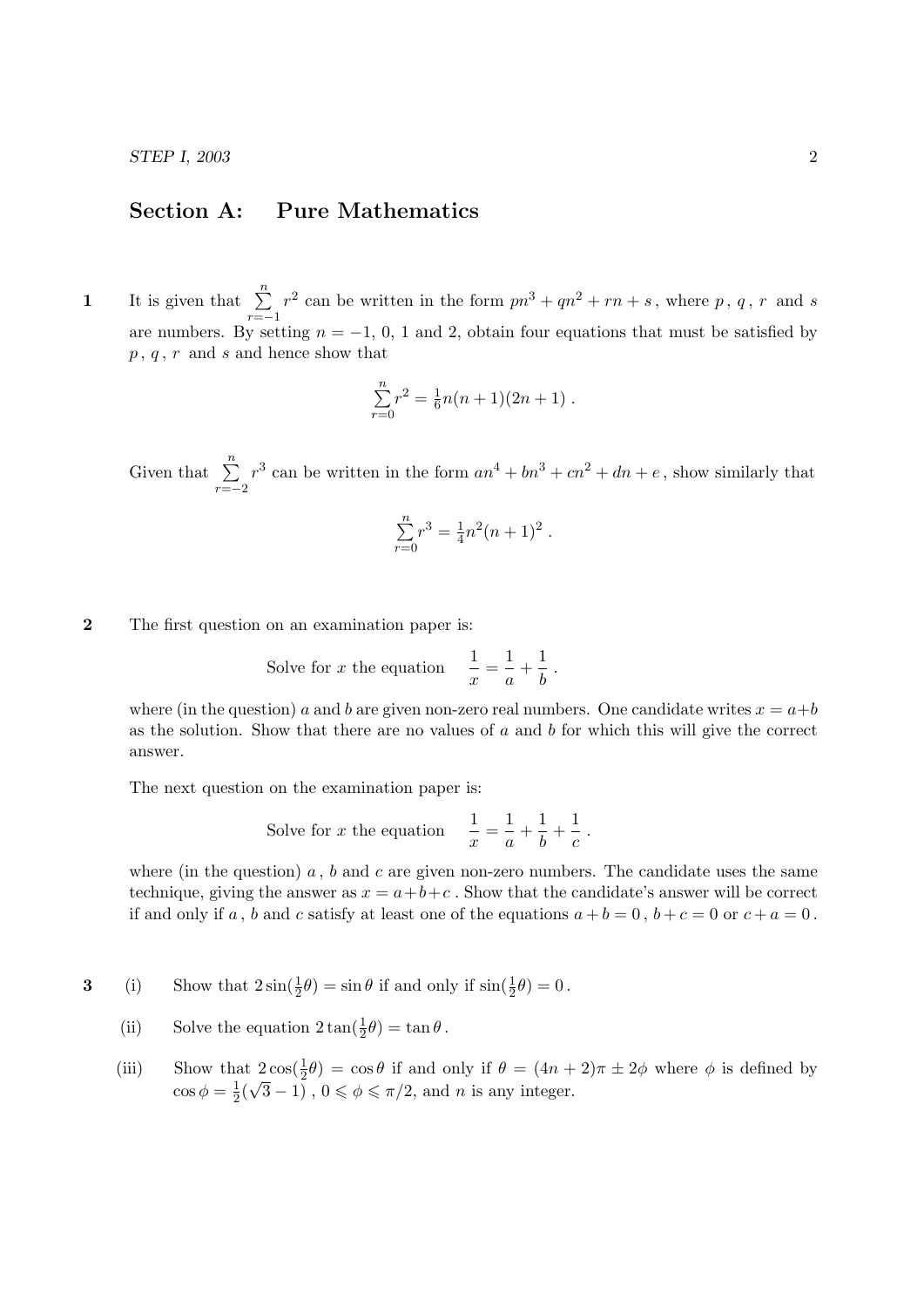4 Solve the inequality

$$
\frac{\sin\theta+1}{\cos\theta}\leqslant 1
$$

where  $0 \le \theta < 2\pi$  and  $\cos \theta \ne 0$ .

5 (i) In the binomial expansion of  $(2x+1/x^2)^6$  for  $x\neq 0$ , show that the term which is independent of  $x$  is 240.

Find the term which is independent of x in the binomial expansion of  $(ax^3 + b/x^2)^{5n}$ .

(ii) Let  $f(x) = (x^6 + 3x^5)^{1/2}$ . By considering the expansion of  $(1 + 3/x)^{1/2}$  show that the term which is independent of x in the expansion of  $f(x)$  in powers of  $1/x$ , for  $|x| > 3$ , is 27/16 .

Show that there is no term independent of x in the expansion of  $f(x)$  in powers of x, for  $|x| < 3$ .

6 Evaluate the following integrals, in the different cases that arise according to the value of the positive constant a :

(i) 
$$
\int_0^1 \frac{1}{x^2 + (a+2)x + 2a} \, \mathrm{d}x \, ;
$$

(ii) 
$$
\int_{1}^{2} \frac{1}{u^2 + au + a - 1} \, \mathrm{d}u \, .
$$

7 Let k be an integer satisfying  $0 \le k \le 9$ . Show that  $0 \le 10k - k^2 \le 25$  and that  $k(k-1)(k+1)$ is divisible by 3 .

For each 3-digit number N, where  $N \geq 100$ , let S be the sum of the hundreds digit, the square of the tens digit and the cube of the units digit. Find the numbers N such that  $S = N$ .

[Hint: write  $N = 100a + 10b + c$  where a, b and c are the digits of N.]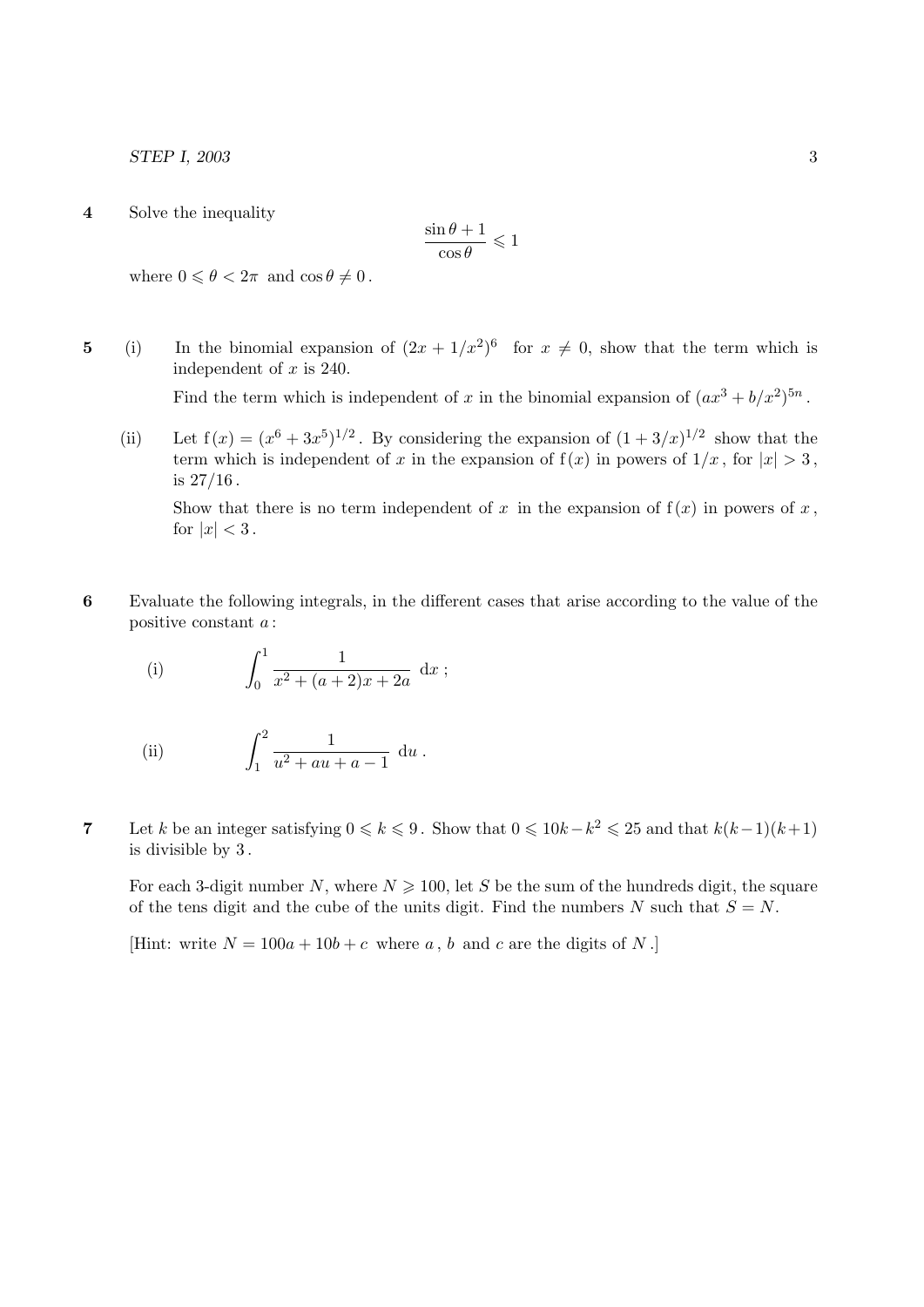8 A liquid of fixed volume  $V$  is made up of two chemicals  $A$  and  $B$ . A reaction takes place in which A converts to B. The volume of A at time t is  $xV$  and the volume of B at time t is yV where x and y depend on t and  $x + y = 1$ . The rate at which A converts into B is given by  $kVxy$ , where k is a positive constant. Show that if both x and y are strictly positive at the start, then at time  $t$  $\overline{h}$ 

$$
y = \frac{D e^{kt}}{1 + D e^{kt}} ,
$$

where  $D$  is a constant.

Does  $A$  ever completely convert to  $B$ ? Justify your answer.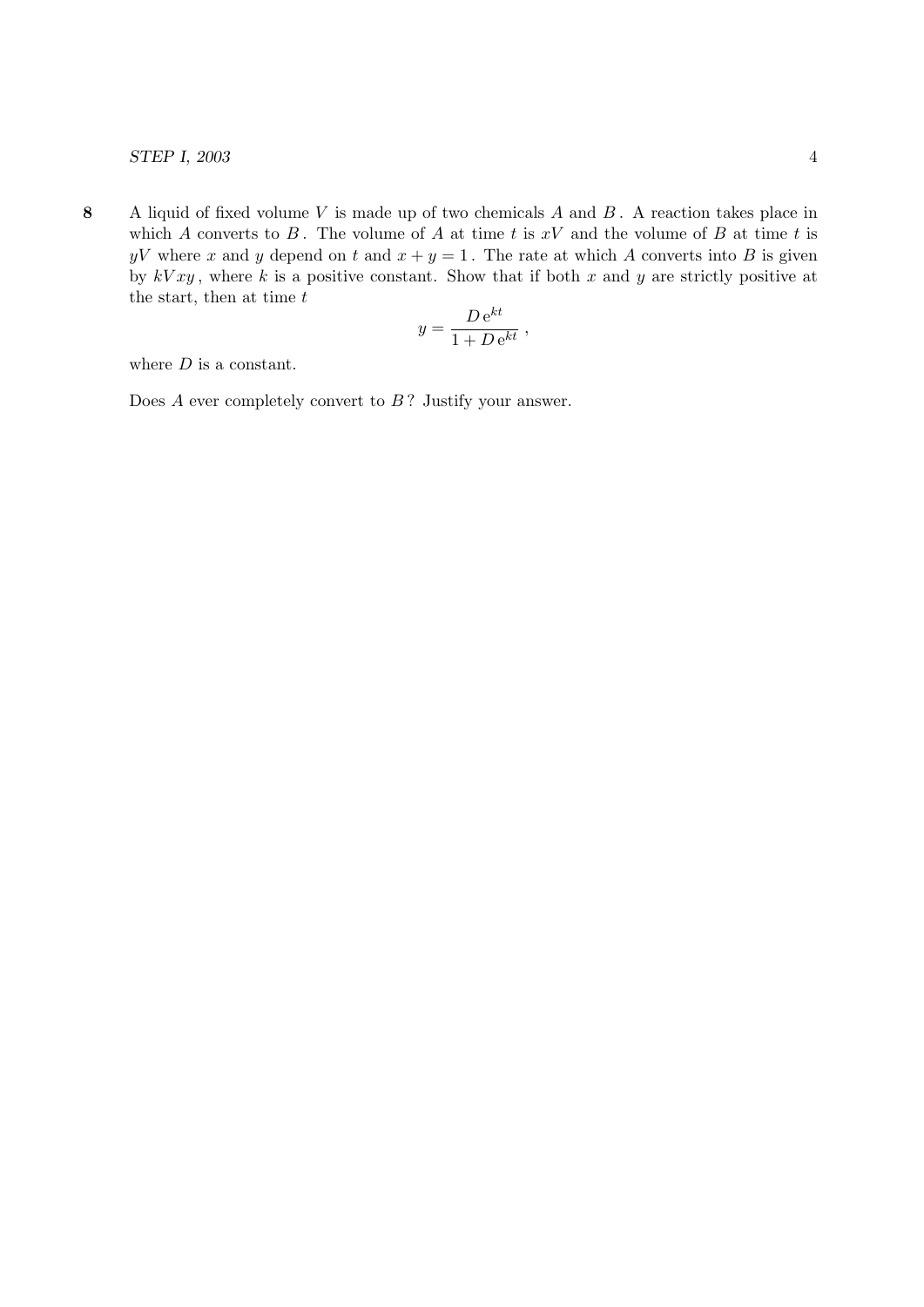## Section B: Mechanics

9 A particle is projected with speed V at an angle  $\theta$  above the horizontal. The particle passes through the point P which is a horizontal distance d and a vertical distance h from the point of projection. Show that

$$
T^2 - 2kT + \frac{2kh}{d} + 1 = 0,
$$

where  $T = \tan \theta$  and  $k = \frac{V^2}{I}$  $\frac{d}{g}$  .

Show that, if  $kd > h + \sqrt{(h^2 + d^2)}$ , there are two distinct possible angles of projection.

Let these two angles be  $\alpha$  and  $\beta$ . Show that  $\alpha + \beta = \pi - \arctan(d/h)$ .

10  $ABCD$  is a uniform rectangular lamina and X is a point on BC. The lengths of AD, AB and BX are p, q and r respectively. The triangle ABX is cut off the lamina. Let  $(a, b)$  be the position of the centre of gravity of the lamina, where the axes are such that the coordinates of A, D and C are  $(0,0)$ ,  $(p,0)$  and  $(p,q)$  respectively. Derive equations for a and b in terms of  $p$ ,  $q$  and  $r$ .

When the resulting trapezium is freely suspended from the point  $A$ , the side  $AD$  is inclined at 45<sup>°</sup> below the horizontal. Show that  $r = q - \sqrt{q^2 - 3pq + 3p^2}$ . You should justify carefully the choice of sign in front of the square root.

11 A smooth plane is inclined at an angle  $\alpha$  to the horizontal. A and B are two points a distance d apart on a line of greatest slope of the plane, with  $B$  higher than  $A$ . A particle is projected up the plane from  $A$  towards  $B$  with initial speed  $u$ , and simultaneously another particle is released from rest at B. Show that they collide after a time  $d/u$ .

The coefficient of restitution between the two particles is  $e$  and both particles have mass  $m$ . Show that the loss of kinetic energy in the collision is  $\frac{1}{4}mu^2(1-e^2)$ .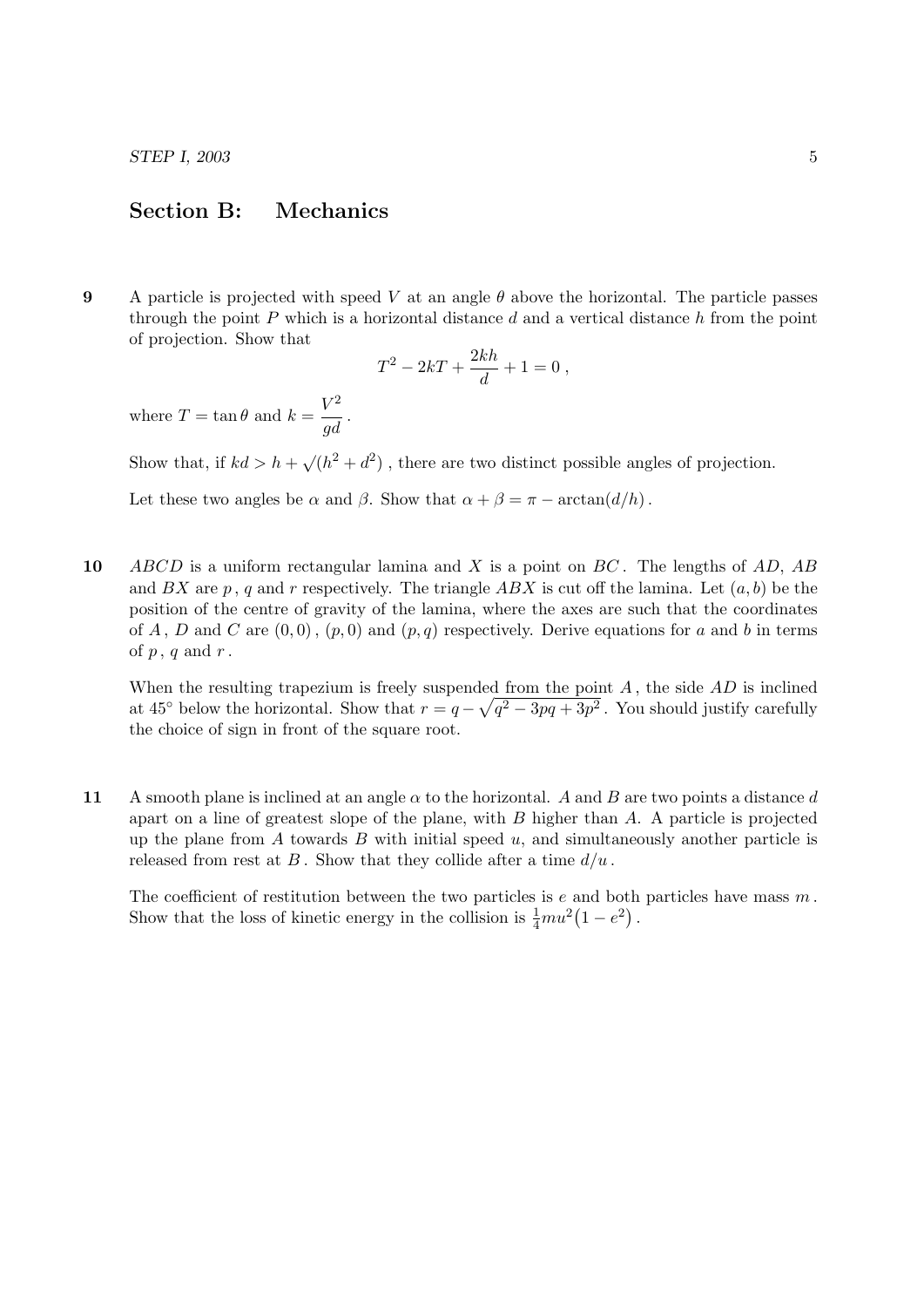## Section C: Probability and Statistics

- 12 In a bag are n balls numbered 1, 2,  $\ldots$ , n. When a ball is taken out of the bag, each ball is equally likely to be taken.
	- (i) A ball is taken out of the bag. The number on the ball is noted and the ball is replaced in the bag. The process is repeated once. Explain why the expected value of the product of the numbers on the two balls is

$$
\frac{1}{n^2}\sum_{r=1}^n\sum_{s=1}^n rs
$$

and simplify this expression.

(ii) A ball is taken out of the bag. The number on the ball is noted and the ball is not replaced in the bag. Another ball is taken out of the bag and the number on this ball is noted. Show that the expected value of the product of the two numbers is

$$
\frac{(n+1)(3n+2)}{12}.
$$

**Note:** 
$$
\sum_{r=1}^{n} r = \frac{1}{2}n(n+1) \text{ and } \sum_{r=1}^{n} r^{2} = \frac{1}{6}n(n+1)(2n+1).
$$

13 If a football match ends in a draw, there may be a "penalty shoot-out". Initially the teams each take 5 shots at goal. If one team scores more times than the other, then that team wins. If the scores are level, the teams take shots alternately until one team scores and the other team does not score, both teams having taken the same number of shots. The team that scores wins.

Two teams, Team A and Team B, take part in a penalty shoot-out. Their probabilities of scoring when they take a single shot are  $p_A$  and  $p_B$  respectively. Explain why the probability  $\alpha$  of neither side having won at the end of the initial 10-shot period is given by

$$
\alpha = \sum_{i=0}^{5} {5 \choose i}^2 (1 - p_A)^i (1 - p_B)^i p_A^{5-i} p_B^{5-i}.
$$

Show that the expected number of shots taken is  $10 + \frac{2\alpha}{\beta}$ , where  $\beta = p_A + p_B - 2p_A p_B$ .